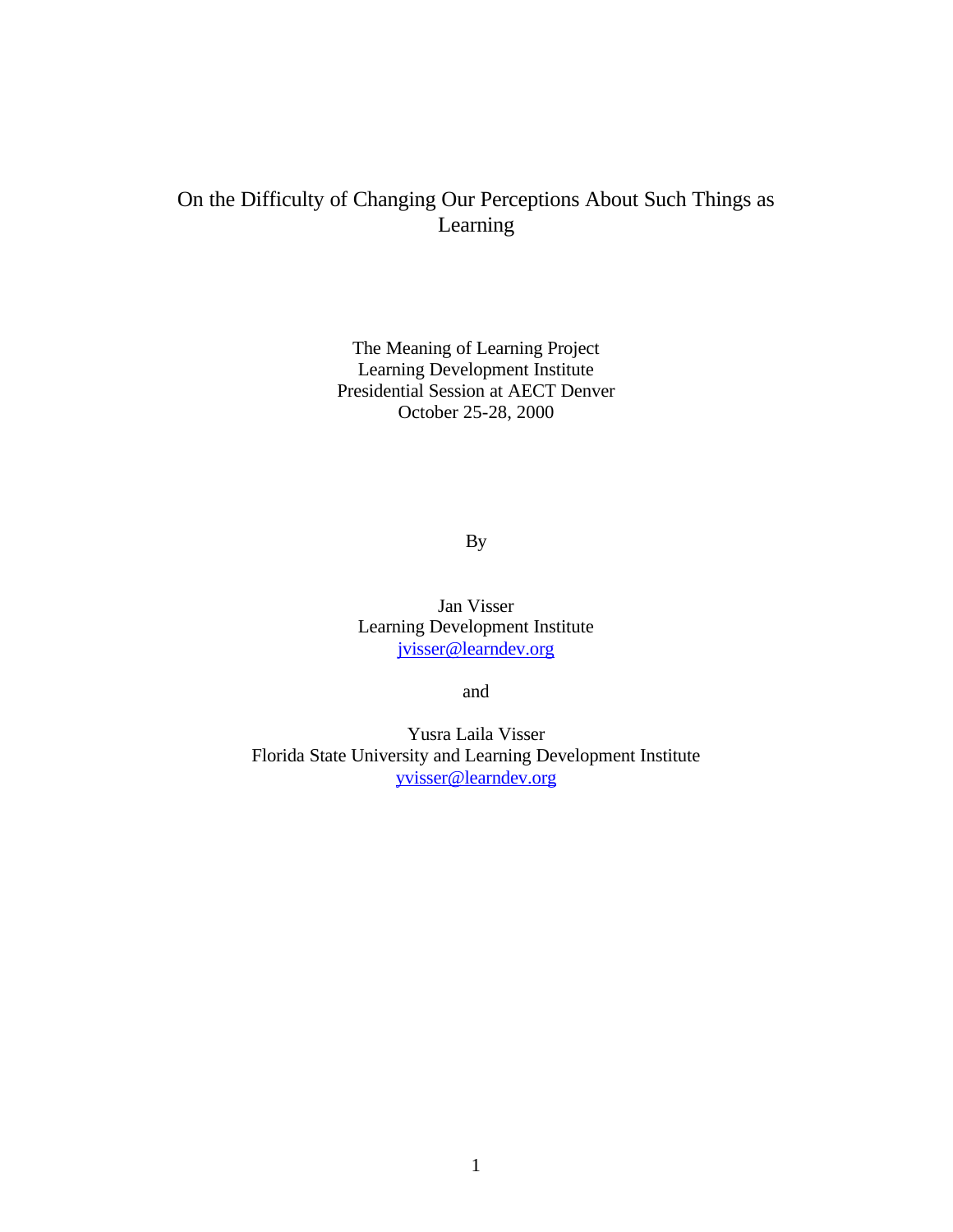# **On the Difficulty of Changing Our Perceptions About Such Things as Learning**

## **Introduction**

The conditions that prevail in today's world mark a fundamental change with those that characterized the state of the planet a mere couple of decades ago. This calls for new visions of learning and the re-examination of the conditions that promote and facilitate it. The present paper explores human learning as a multifaceted and ubiquitous phenomenon, unrestricted by the parameters of the instructional context to which traditional thinking tends to confine it. By taking that perspective, learning is understood to mean more than what is implied by its regular reference to particular desired changes in human performance capability. In such a broader sense – which this paper urges should inspire changed discourse, policy, research agendas and practice – learning can be seen in relation to the unending dialogue of human beings with themselves, with their fellow human beings, and with their environment at large, allowing them to participate constructively in processes of ongoing change.

The need to rethink our realities comes at a time when global issues have become more than a mere dimension of the concerns of humanity; they have become crucial to its sustainability. Typically, these issues relate to areas such as the development of democratic and peaceful societies; sustainable development of human use of the earth's resources; harmonious scientific and technological development; and the selfmanagement of sustainable demographic growth. While many people have no difficulty agreeing with the importance of the above issues, interpreting them in terms of their implications for the world's learning landscape proves to be far more difficult. Yet, it can be argued that learning is an essential factor in addressing them.

Key to the above perspective of learning is the notion that learning takes place at different levels of complex organization, ranging from the individual to society at large, via social entities that operate at levels such as the family; the workplace; the street;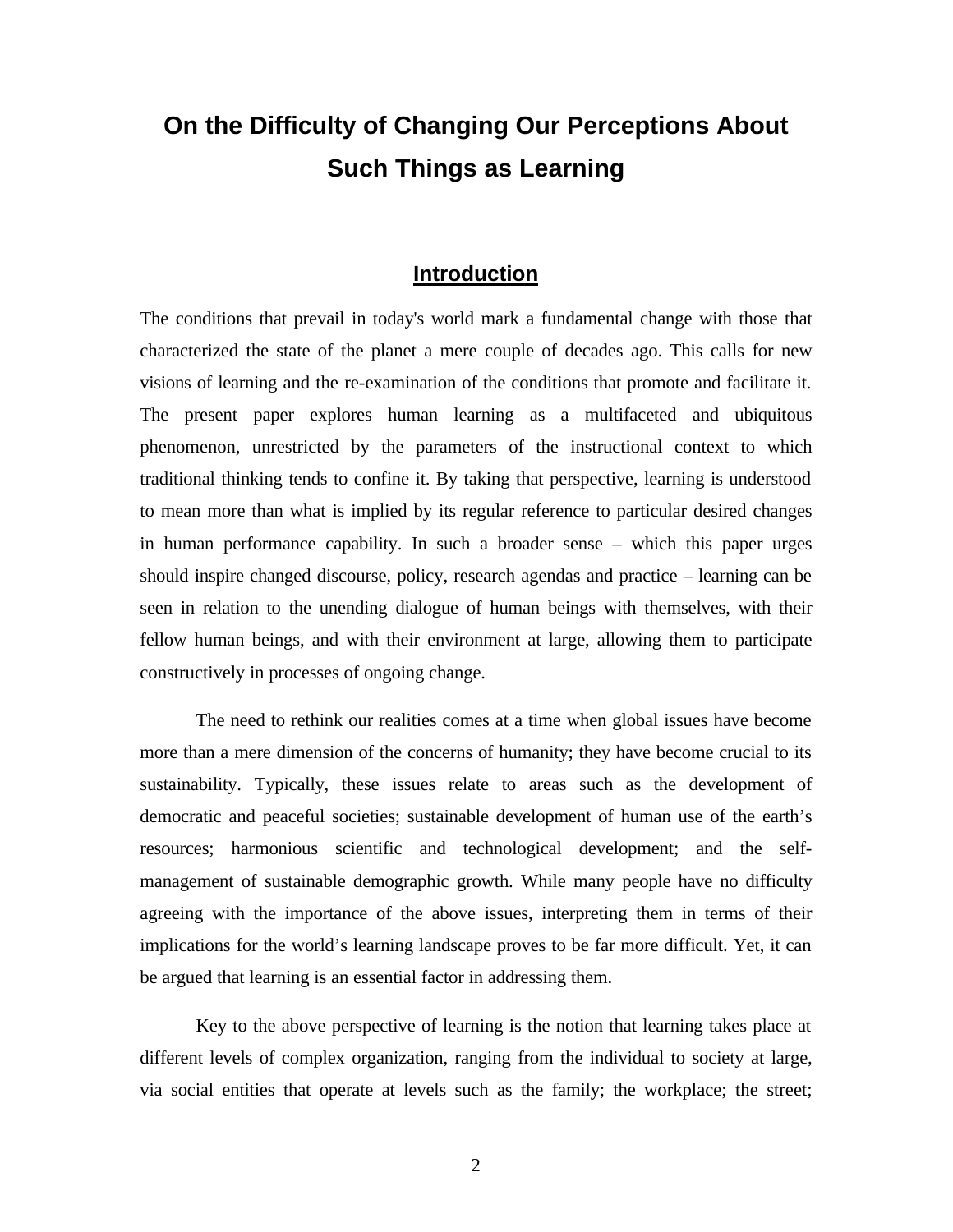spiritual communities; the broadcast media; scientific communities; communities inspired by a particular expression of popular culture such as rap music; libraries; museums; Internet-based communities; the school; artistic movements, or even such far more loosely defined contexts as associated with the feeling of 'belonging' among humans, expressed, for instance, in their shared sense of oneness with nature and their appreciation for beauty and harmony. Within that magnificently complex context, institutionalized learning, such as facilitated through the practice of schooling, is but one facet. While it may be considered as important as it was perceived in the past, there is an urgent need to stop replicating old patterns and to rethink the role of the school and schooling from the perspective of its place in the wider learning landscape. To do so, one has to unlearn the preconceptions that most of us have inherited from the past. We shall thus pay due attention in this paper to the reconceptualization of schooling in the context of the learning society. In fact, we should like to start with a look at the school and will use that analysis to clarify what we mean by a learning society.

## **A Look at the School and Schooling**

The practice of schooling is firmly embedded in Western society as well as in other cultures. Many, if not most, people around the globe see the school as the principal place – sometimes the only place – where people can learn. So strong is this perception that, when thinking about how to create the conditions that promote and facilitate learning, the image of a school comes immediately to mind. Nonetheless, the meaning of schooling has also been summarized in words that contrast sharply with the idea of learning as the authors of this paper see it. "Schooling has usually been a process of selection and rejection, with great effort and ingenuity expended on testing, measuring, classifying, and segregating in accordance with the best available knowledge." Thus qualifies the Encyclopaedia Britannica (1999) the influence of the "Platonic view" of the educated person on schooling in the West during the past 25 centuries and in "those parts of Asia, Africa, and Latin America greatly influenced by European culture." The "process of selection and rejection" referred to in this quote has been one based on the primacy of the study of ideas and abstractions over more practical studies and manual work. There is a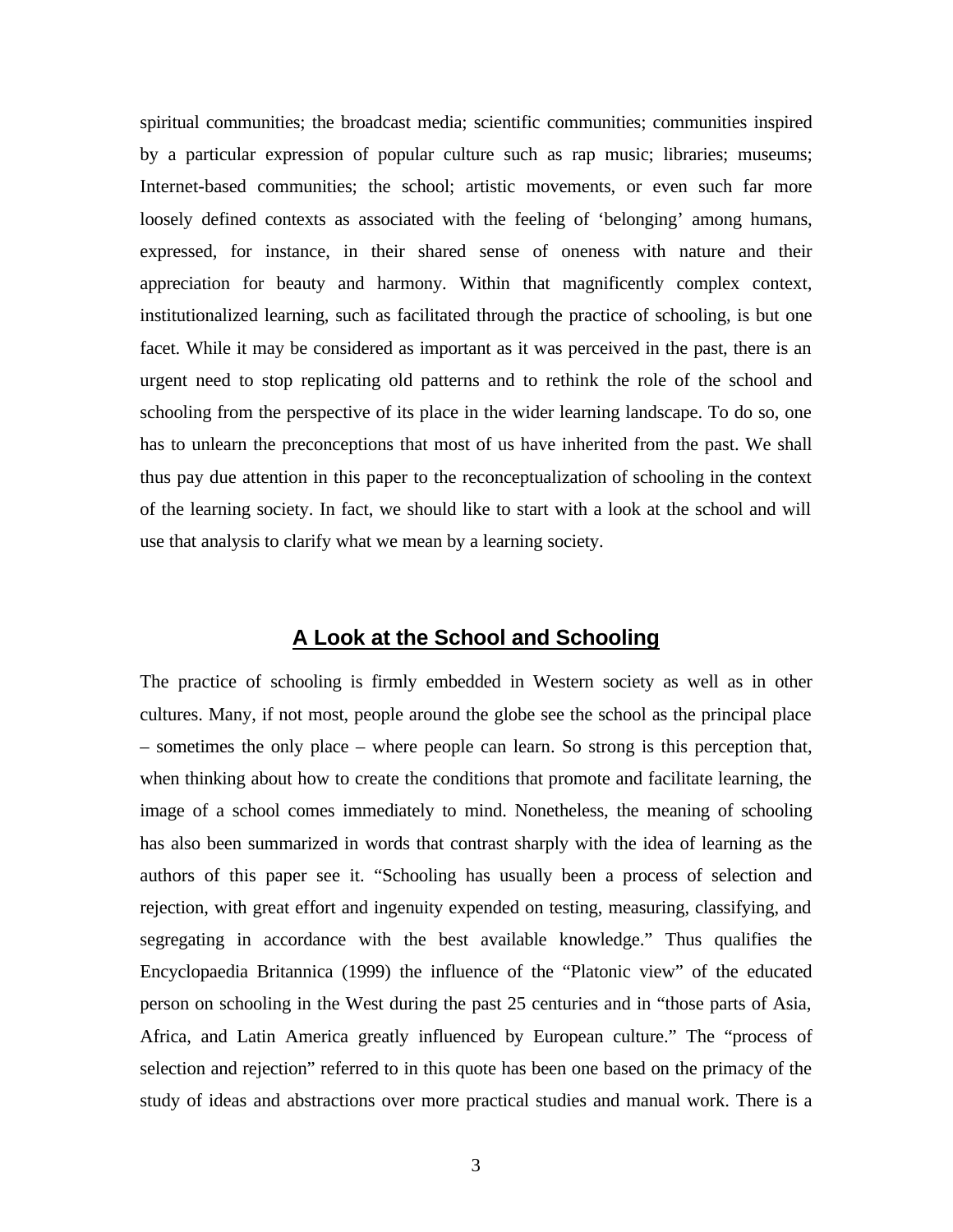strange and paradoxical contradiction between the insistence among people to be schooled – or to have their children schooled – and the actual benefits they derive from it.

The history of schooling runs parallel with the history of the critique of schooling. The latter includes names such as Thomas Aquinas, who already in the  $13<sup>th</sup>$  century advocated that the centerpiece of the educational process was the learner, whose intellectual autonomy should ensure independence to investigate and discover. Other well-known examples cited in the Encyclopaedia Britannica (1999) are John Locke; Jean-Jacques Rousseau; Karl Marx (usually seen in intellectual partnership with Engels); John Dewey; B. F. Skinner and the school of 'behaviorists' that followed him; and Martin Buber. To avoid pushing the debate envisaged by this paper in a particular direction, more contemporary names and issues, of which it is to be seen what mark they will make on the history of the development of education, are deliberately being left out. In learning the lessons of history, it is relevant to note how many a good idea became part of the official discourse of its time without fundamentally changing educational practice. The Encyclopaedia Britannica cites the case of Thomas Aquinas's emphasis on the autonomous learner and concludes: "The Roman Catholic Church, however, has usually put the learner firmly under the authoritative superordination of the teacher." It will thus be important for the reflection this paper aims at generating to focus not only on the ideas, but particularly also on the change processes necessary to translate discourse into practice. Such intimate interplay between developing discourse and changing practice can for instance be found in Marshall's (2000, October) paper presented as part of this  $\text{collection.}^1$ 

## **The Social Construction of New Realities and the Problem of Language**

There is an urgent need to fundamentally change the entire learning landscape. For arguments that substantiate this thesis, we refer to the ongoing debate promoted by the *Learning Development Institute* (online) and the preceding debate promoted by UNESCO

 $\overline{a}$ 

<sup>&</sup>lt;sup>1</sup> Reference is made to the collection of papers prepared for the Presidential Session on 'In Search of the Meaning of Learning' at the International Conference of the Association for Educational Communications and Technology in Denver, Colorado, October 25-28, 2000, available at http://www.learndev.org. The current paper serves, among other purposes, as an introduction to that collection.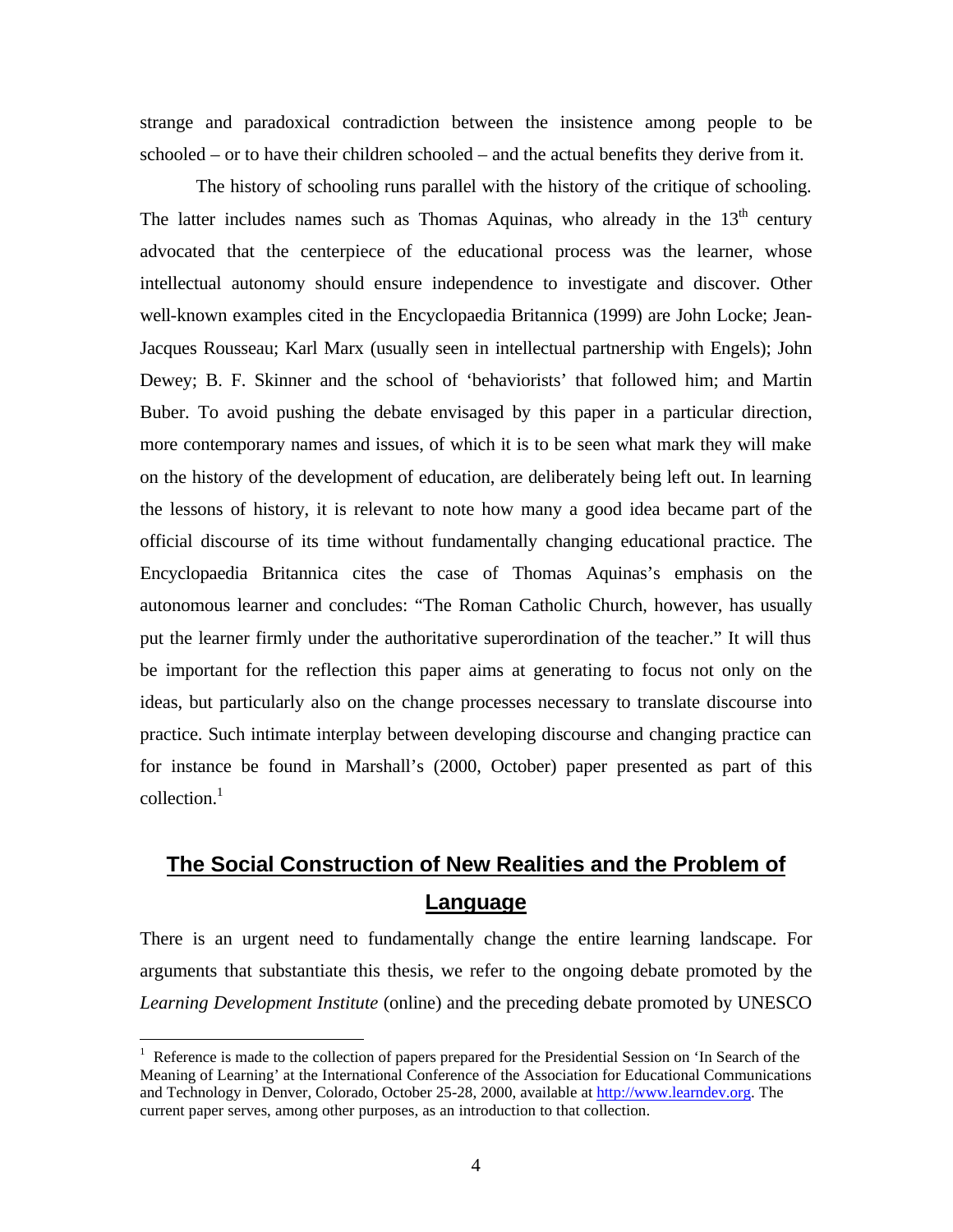in the framework of its program on *Learning Without Frontiers* (online). Ample supporting documentation is also available on the website of *New Horizons for Learning* (online). We furthermore refer to an excellent overview of compelling research by the National Research Council (Bransford, Brown and Cocking, eds., 1999). In addition, there are such intriguing arguments as the one advanced by Nussbaum (2000, October) in a paper that is part of this collection, namely that learning is good for your health, a point of view for which further evidence and food for thought can be derived from a recent publication in the journal *Nature Reviews – Neuroscience* (Gross, 2000).

There is no shortage of ideas about the kind of change necessary. However, all of us who try to communicate our various visions about how learning should be reinvented – and that includes the authors of the present paper as well as those of the other papers presented simultaneously – face the common challenge of having to communicate our ideas in fundamentally inadequate language. A major problem in describing a vision of the future is always that our language is limited by the process of its own development. The words we use reflect our past experiences. When the mindset related to those old experiences becomes less relevant to imagining new realities, then there is a problem. The more fundamental the schism between the realities of the past and the ones envisioned for the future, the bigger the problem.

Those who work in the forefront of constructing new realities will, by lack of better words, continue to use old ones, injecting them with new meanings. There is no problem in doing so as long as other people are aware of the changes of meaning. There is no problem either when those changes are so incremental that those who are still unaware of them can gradually appropriate the new meanings. However, when words – and let's as an example take such words as 'school,' 'schooling' and 'learning' – are in need of acquiring meanings that are radically different from the past, then there is the risk that their continued use will seriously hamper the social construction of new meanings among the majority of people. Those for whom the new realities are not yet in sight, or for whom envisioned changes might be so discomforting that they rather shut their eyes for them, will continue to generate old images whenever they hear those words.

The above problem was perhaps never so clear as when, in the beginning of the twentieth century, physicists made a series of discoveries that could no longer be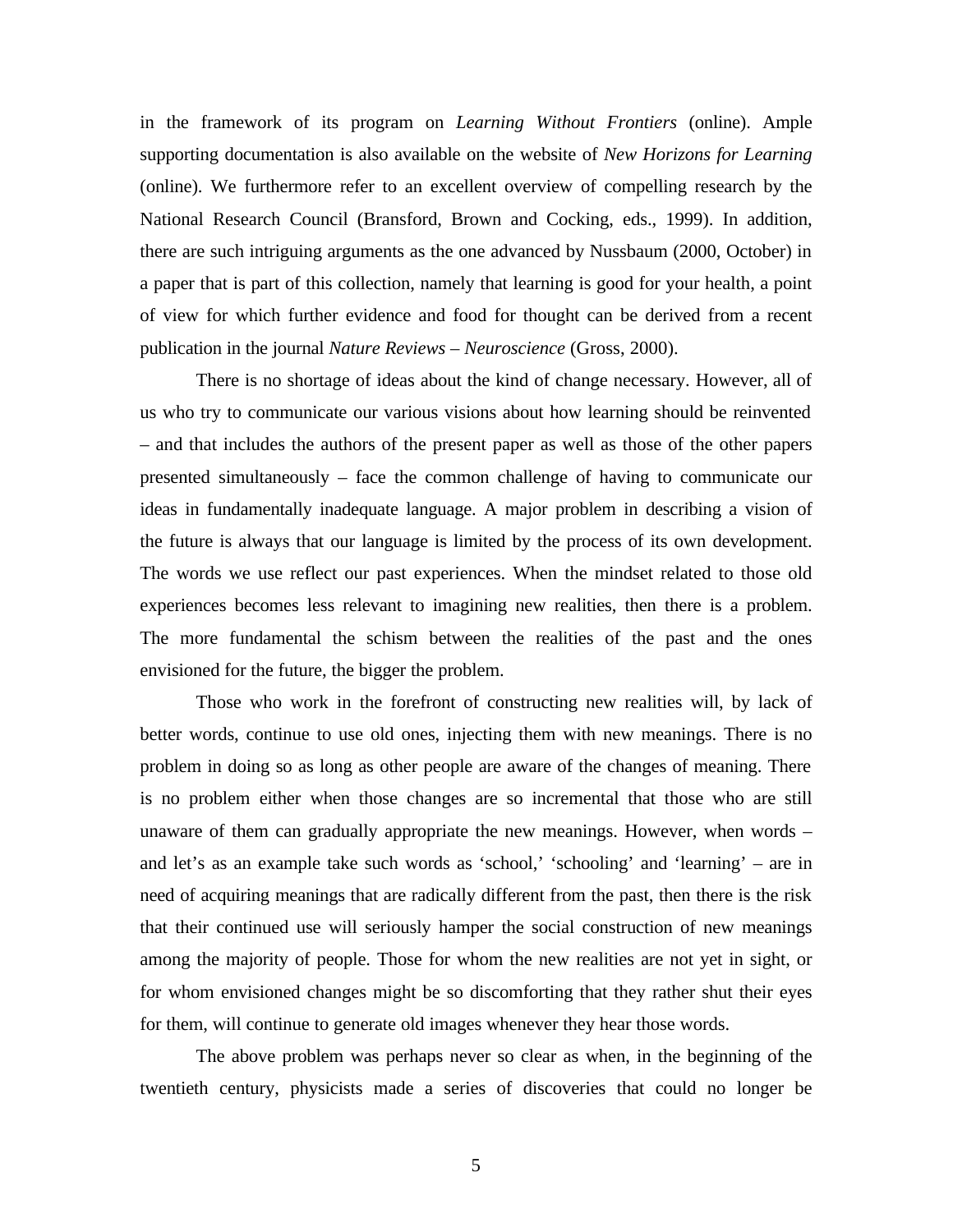interpreted in terms of the then available theoretical representations. The reason why this became impossible is a simple one. Physics, up to then, had basically dealt with phenomena of the macroscopic world, i.e. exactly the world that could be expressed in everyday language. In contrast, the new discoveries had to do with the sub-microscopic world, a world with which humans did not have the kind of direct sensory-perceptual interaction that had structured their language. Niels Bohr addressed this issue in October 1954 when speaking during the Bicentennial of Columbia University. He stressed the importance to realize that "all knowledge presents itself within a conceptual framework adapted to account for previous experience and that any such frame may prove too narrow to comprehend new experiences" (Bohr, 1987, p. 67 [reprinted from an original 1955 edition]). At crucial moments in the history of the development of knowledge in a particular domain of scientific pursuit it can thus become necessary to abandon or fundamentally reconsider points of view that, "because of their fruitfulness and apparently unrestricted applicability, were regarded as indispensable for rational explanation" (pp. 67-68). The "widening of conceptual frameworks" (p. 68) then becomes crucial to restoring order in different areas of knowledge, a process that has often also helped to bring apparently disconnected domains of knowledge together.

Such processes are both profound and painful. It took the community of physicists a long time to start feeling more or less comfortable with the idea that the knowledge it generated was less than 'perfect' in the sense in which this word is interpreted in everyday language. Many of them still struggle with the idea that reality is different from what they grew up to think it was. Or, as Nicolescu (2000) says: "Quantum physics caused us to discover that abstraction is not simply an intermediary between us and Nature, a tool for describing reality, but rather, one of the constituent parts of Nature."

## **The Reinvention of Learning: Some Recommendations**

The above reflection on the development of knowledge – and particularly of the development of thinking about what it means to be knowing – in an entirely dissimilar field of intellectual pursuit as well as in a different historical context, is relevant to what is currently happening as we try to reinvent the science of learning. Many of the conceptions we work with are so firmly entrenched that it is very difficult for new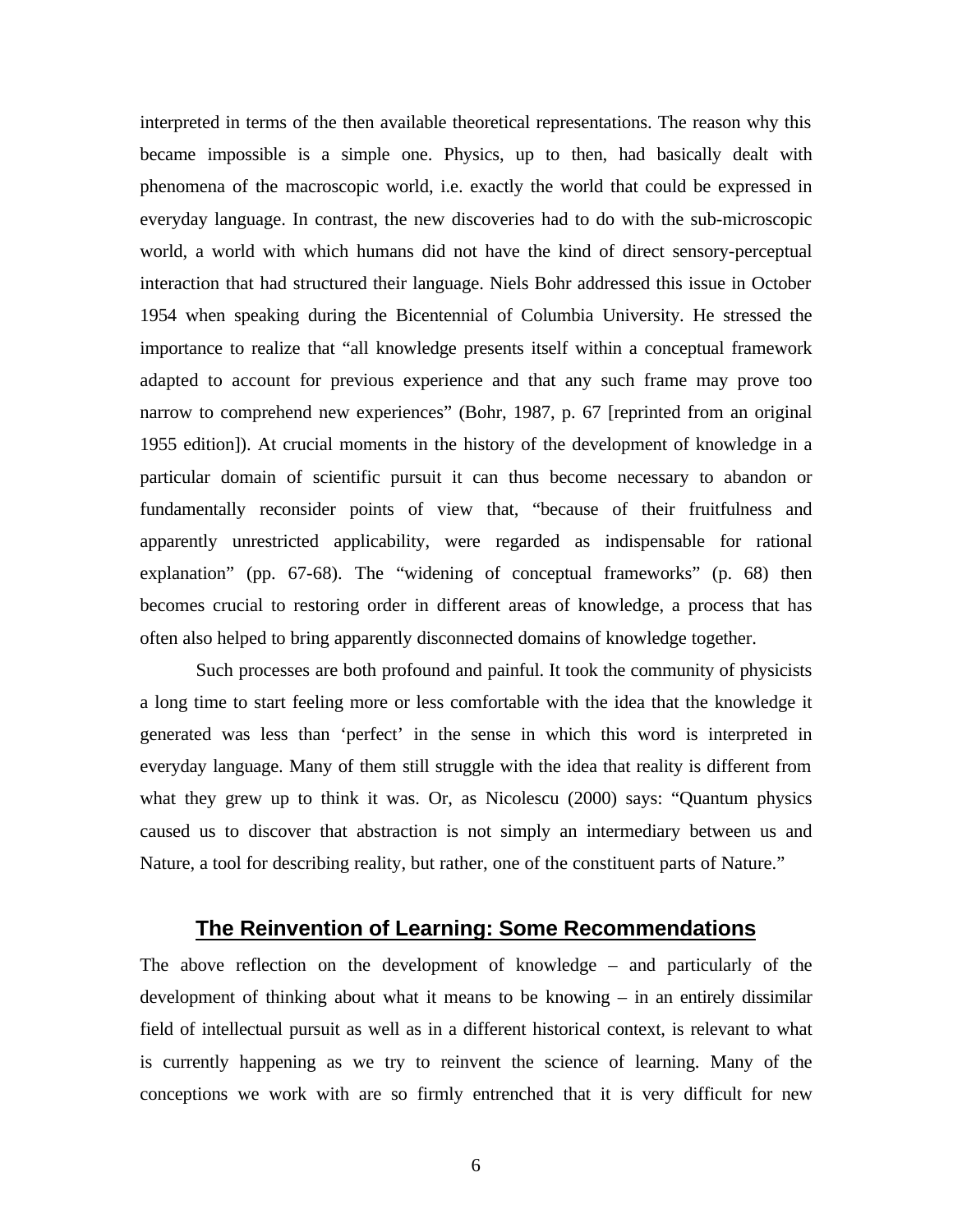meanings to emerge. Yet, we must take seriously the challenge to create the conditions that will allow learning to evolve unhampered by the preconceptions we inherited from the past. Following are some recommendations.

#### *On <School> and <Schooling>*

In the above heading,  $\le$ school $>$  and  $\le$ schooling $>$  are not the same things as school and schooling. The latter notions pertain to the language we are used to and grew up with. We propose to strip the idea of schooling of all its too limiting connotations and to redefine it as  $\langle$ schooling $\rangle$ .

The word <schooling>, then, will mean: *Any response to the assumption that it makes sense to dedicate a portion of one's life, fairly at the beginning of it, to learning and to do so consciously in some organized fashion*. The word  $\langle$ school $\rangle$  can then be taken to mean: *Some kind of institutionalized, purposefully organized environment to make <schooling> happen, not necessarily looking like a school.* Taking on the open mindset associated with these two definitions will leave us free to consider, in as open a manner as we like, questions such as those about what ought to be learned in the context of <schooling>; who should determine what must be learned (and what learning actually means); how learning processes can best be organized and facilitated; what actors could best play a role in it and how those roles could be filled in and developed; and if – and if so how and when – learning should be assessed and for what purposes this should be done.

#### *On Consilience, Dialogue and Ambiguity*

Solomon (2000, October) calls for the co-existence of different ideas about truth and for the use of philosophical inquiry as a way to elevate ourselves above the current level of debate, based on the juxtaposition of seemingly contradictory visions. Often, current discussions seem to be motivated by the desire to choose among particular views and to join the camp of their different proponents rather than to seek consilience, and dialogue instead of debate. The practice of seeking the advancement of knowledge via either/or choices is well embedded in Aristotelian logic. The wisdom of clinging to such exclusionary logic has been challenged by Lupasco (Badescu and Nicolescu, 1999),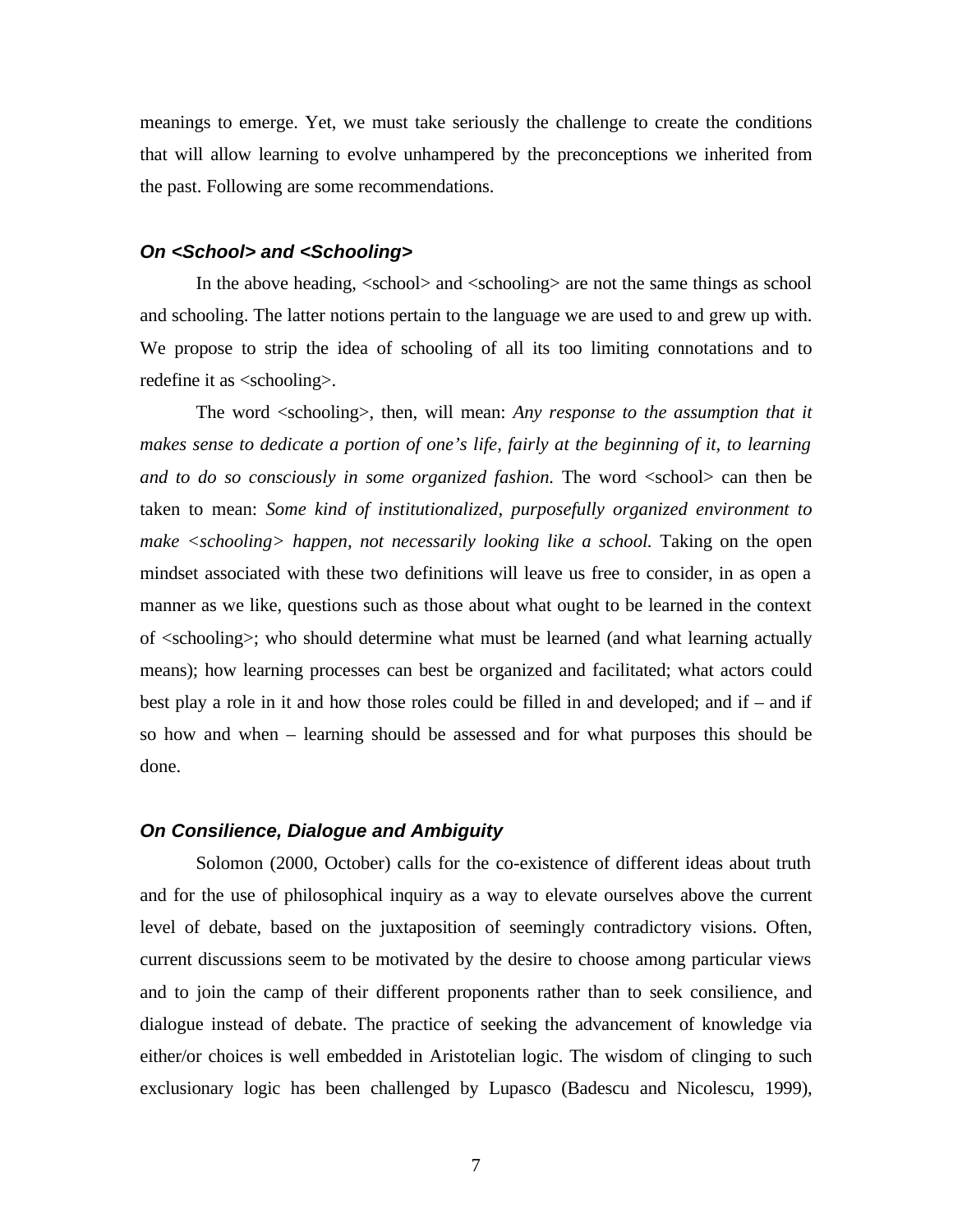Morin (in an interview with Nicolescu; see Badescu and Nicolescu, 1999) and Nicolescu (1996). Of particular interest in this regard is the development of a 'logic of the included middle' (see e.g. Nicolescu, 2000), which, in the view of Nicolescu (1999) is one of the three pillars of transdisciplinarity, the other two being the recognition that there are multiple levels of reality and the inherent complexity of our world. To be prepared for more constructive debate, a certain tolerance of ambiguity is required, something many of us don't come well prepared for, taking into consideration our intellectual upbringing. Future educators may well want to follow Suzawa's (2000) advice to teach 'with some ambiguity.'

#### *On the Question of Units of Analysis*

The authors are involved in ongoing case story research into how people of different ages in different parts of the world and different circumstances view the meaningfulness of their learning experience in a lifelong and lifewide perspective. Initial results of that research are being reported elsewhere (Y. L. Visser and J. Visser, 2000, October). Sample learning stories, representative of the material collected as part of the research, are available on the website of the Learning Development Institute (*Learning Stories Project*, Online). Preliminary conclusions from this research reveal that for most people meaningful learning is not perceived as having a strong relationship with the conditions of learning created in the various instructional contexts they have been – or still are – part of. This finding is important as it stresses the need to raise the question of creating the conditions of learning in a much wider perspective than that of the instructional processes envisioned by instructional designers and educational planners. It equally has implications for what we should look for in developing our knowledge about learning. The traditions of research and discourse have focused on rather narrowly defined aspects of learning, such as the acquisition of a particular skill, in a manner that is out of tune with the "profoundly subjective nature of the school experience" (Burnett, 2000, October). The choices of what to investigate and what not to investigate have shaped our research methods. Such zooming in on particular aspects has undoubtedly contributed to what we currently know. However, it has also contributed to the narrowing of conceptual frameworks that may, to quote Bohr (1987, p. 67) once more, have become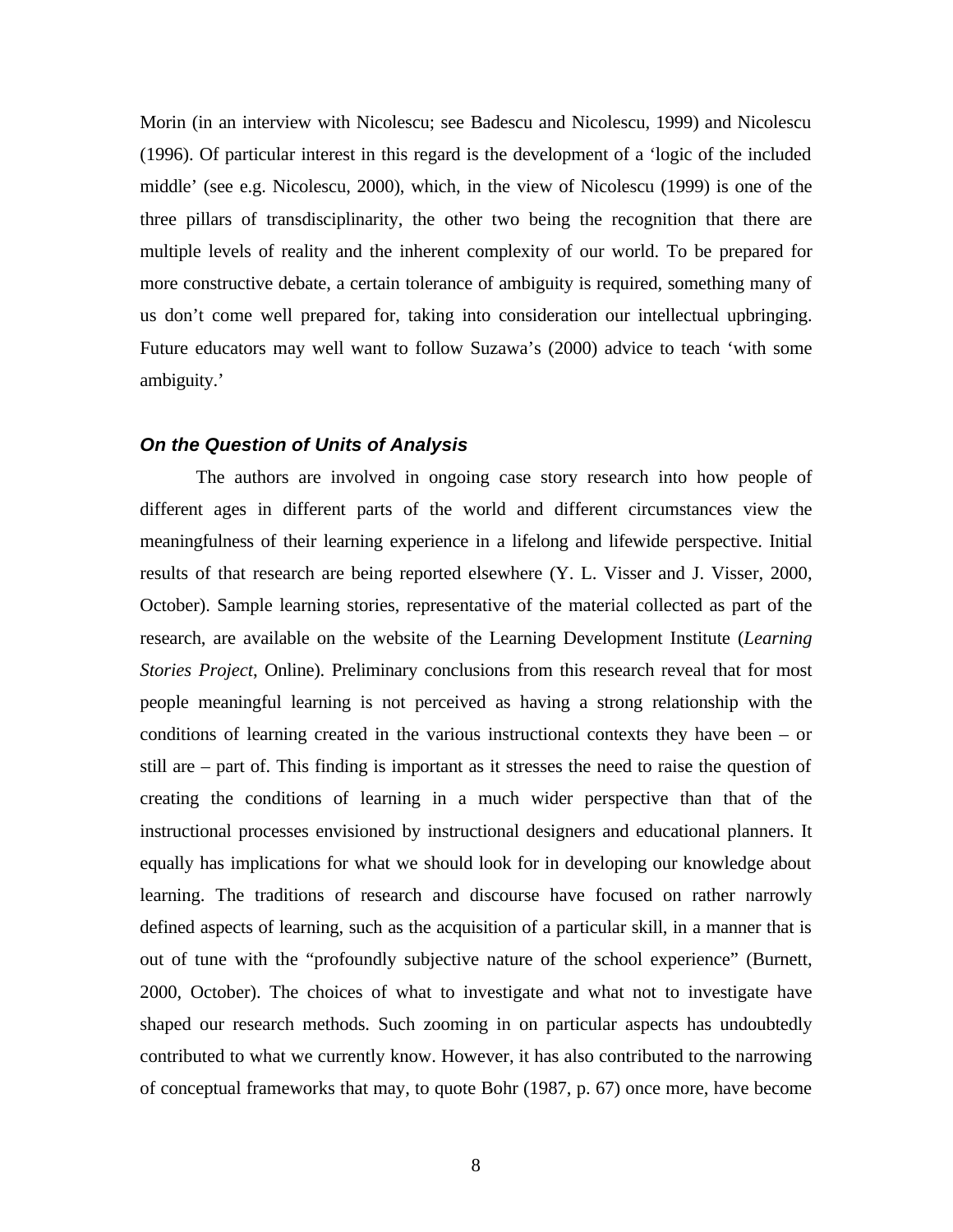"too narrow to comprehend new experiences," putting us in front of the painful choice to reconsider the usefulness of points of view that, "because of their fruitfulness and apparently unrestricted applicability, were regarded as indispensable for rational explanation" (pp. 67-68).

#### *On the Importance of Defining, Undefining and Redefining*

When so many things must be rethought from a different angle, it is important to step back, forget one's past perspectives, and take a fresh look at where we stand and the entire reality ahead. In other words, there is a need to start from first principles. A modest step in this direction is the 'undefinition' of learning<sup>2</sup> proposed by one of us  $(I. Visser, in)$ print). We have made a further and similar attempt above in proposing to redefine the concepts school as <school> and schooling as <schooling>. Reconceptualizing a learning system as an activity system (Jonassen, 2000, October) is a similar effort to take away some of the limiting preconceptions associated with the concept 'learning.'

While there are good reasons for things to be defined, there is no reason to keep clinging to particular definitions. When established definitions get in the way of the continued development of a field of intellectual pursuit and practice, i.e. when they become "too narrow to comprehend new [and thus also envisioned] experiences" (Bohr, 1987, p.67), there is an urgent need to undefine them. In our view, the vigor of an intellectual community is determined by the degree to which it is able and disposed to critically reflect upon its own achievements and is willing to accept – indeed to enjoy – that its achievements are of mere transient import. Inquiry, like learning, is not an act defined within limited parameters of space and time; it's a state of mind, both emotionally and intellectually.

 $\overline{a}$ 

 $2<sup>2</sup>$  In an attempt to liberate the concept of learning from the limiting visions associated with its more commonly accepted connotations, J. Visser (in print) defines learning as a disposition to dialogue at and among different levels of complex organization. The complete redefinition reads as follows: "Human learning is the disposition of human beings, and of the social entities to which they pertain, to engage in continuous dialogue with the human, social, biological and physical environment, so as to generate intelligent behavior to interact constructively with change."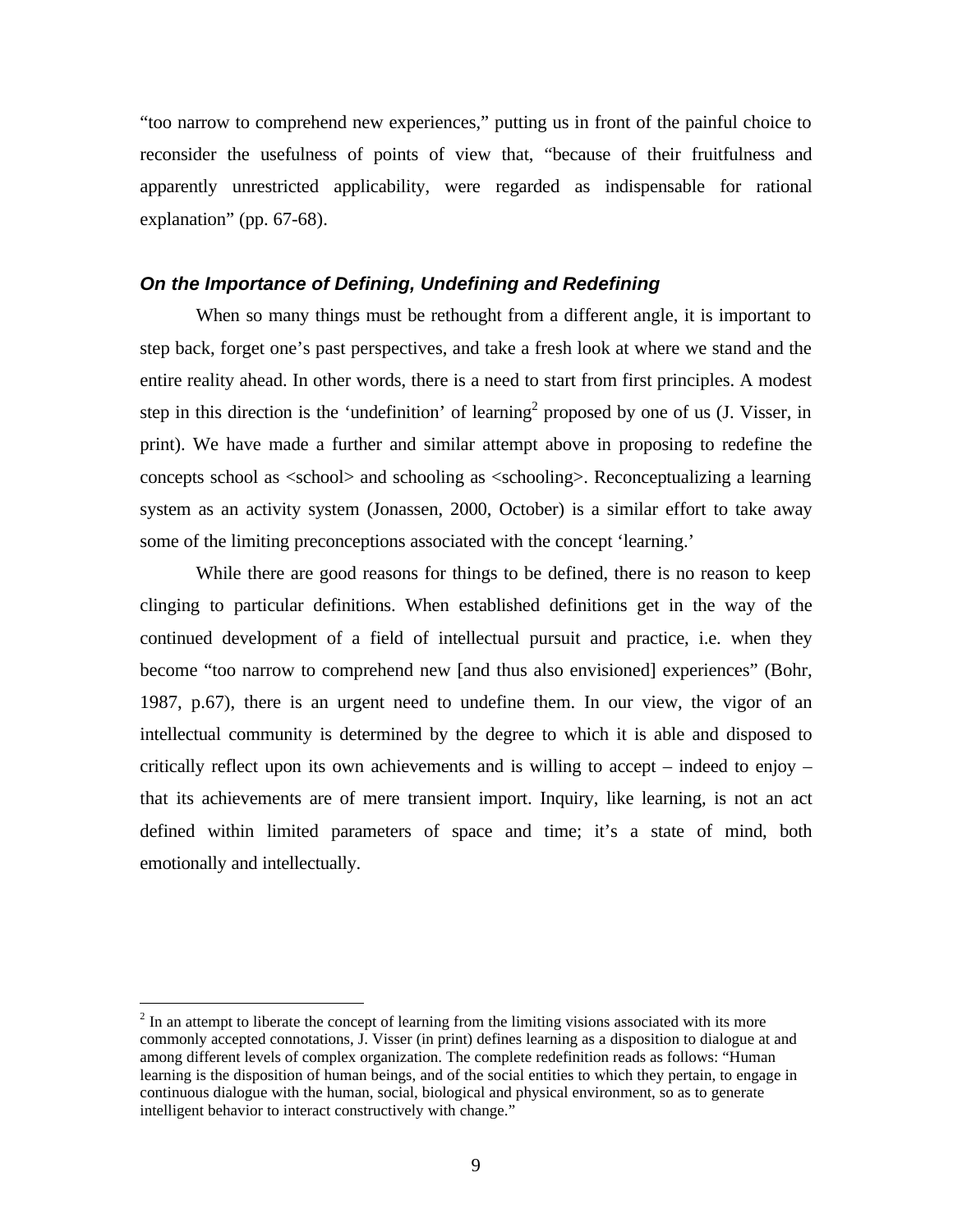#### *On the Use and Abuse of New Terminology*

In the previous section, we have argued in favor of openness towards the reconceptualization of trusted ideas. In some cases, that effort results in the introduction of new terms to replace old ones. This is exemplified by the current tendency to speak of 'learning environments' rather than 'classrooms' and 'learning facilitators' or 'expert participants' rather than 'teachers.' Our own proposition (though it uses a different formulism) to replace the word 'school' by '<school>,' is a comparable instance of this tendency and so is Jonassen's (2000, October) redefinition of 'learning systems' as 'activity systems.' In the same category falls much of the constructivist terminology that now gradually finds its way into mainstream discourse.

The usefulness of such reverbalization is often limited. The conservative human mind is quick at creating old images in association with new words. Many a traditional educator may thus be seen using politically correct language to describe stale practice. Similarly as Burnett (2000, October) argues for the institutional level, here too there is probably no malicious intention at work. It's merely part of a well developed immune system that fights change. To decrease the likelihood that new language can continue to be associated with old images, there is a great need to generate new images, i.e. to develop, and bring to the forefront, new and compelling practice. When we say 'new and compelling practice,' we don't mean things that are only superficially different from past practice, for instance because they include the use of new media or some fancy procedure. We mean practices that are built around assumptions that are fundamentally distinct from those that underlie past practice. The IMSA experience (Marshall, 2000, October) referred to earlier in this paper is a case in point. Another case story, embedded in a different reality and in a different part of the world (Thailand), is forthcoming and will be made available on the website of the Learning Development Institute.

#### *On Transcending Current Levels and Mechanisms of Dialogue*

Shotter (2000, October) argues that, as academics we must find whole new ways of being in the world. We must reinvent ourselves as relational beings, rather than as outsiders who interact with the world of ideas as if that world were both outside us and separate from the world of practice and activity. The emphasis must be on "the primacy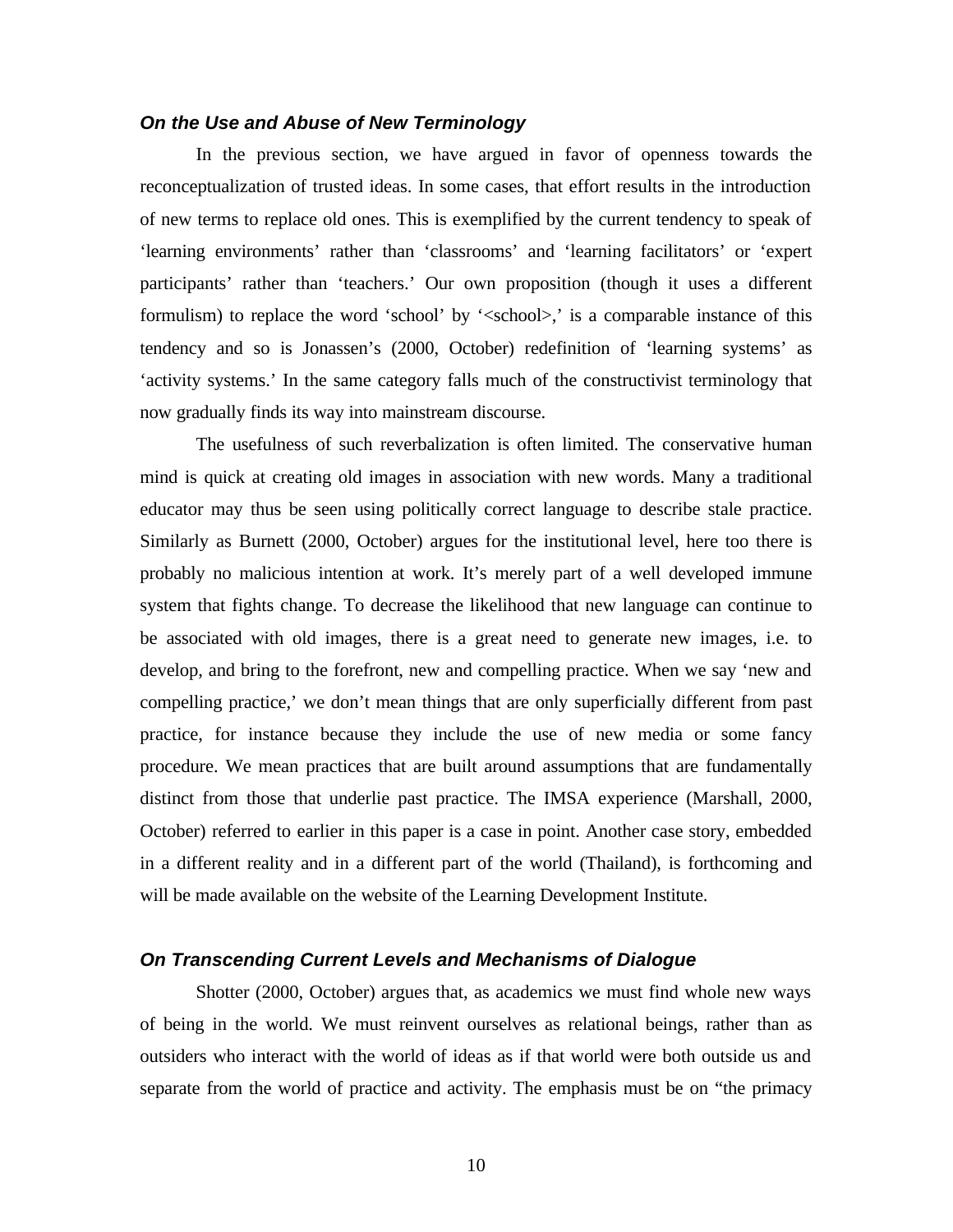of our living, spontaneously responsive reactions to the others and othernesses around us." The idea resonates with Nicolescu's (2000) observation that "abstraction is not simply an intermediary between us and Nature, a tool for describing reality, but rather, one of the constituent parts of Nature." Moreover, we are ourselves part of the reality with which we interact, helped along as well as, at other times, hampered by the symbol systems and worlds of ideas we invent in the process.

Academic dialogue, if it can be called dialogue, seems restricted to formalized processes of generating, publishing (or presenting), and reading (or listening to) papers. Established traditions have caused these processes to be often more driven by the need to satisfy the conditions of career advancement than by the passion to challenge ourselves and push the boundaries of what we know. There is thus a need to move beyond the kind of professional conferences we are all familiar with, whose social purpose is to establish or reconfirm academic status. Those who are successful in that environment become 'names in the field' and end up being keynote speakers. Once one has reached that status, there is little encouragement to venture into the unknown. But it is exactly the unknown that should inspire and challenge us.

We therefore advocate meetings that lead people out of the comfort and routine of their all too familiar disciplines. Such meetings should bring together professionals from across the various disciplines that have a bearing on key issues related to the development and study of learning. Typically the challenges posed by such meetings should be out of reach of any particular discipline, and for that matter out of reach of any individual professional, pushing the community that such meetings could help forge towards ever higher levels of transdisciplinary pursuit. Such meetings played a crucial role during the turbulent period in which physics reinvented itself during the first half of the twentieth century. Similar community building processes took place when, in the second half of the twentieth century, the field of biology was given its molecular basis of inquiry. Similarly, recent scientific developments in the study of complexity, combined with the challenge to reinvent ourselves in a rapidly changing technological environment (Spohrer, 2000, October), may well inspire transdisciplinary communities of the mind that push the boundaries of what we know and how we develop the practice of learning.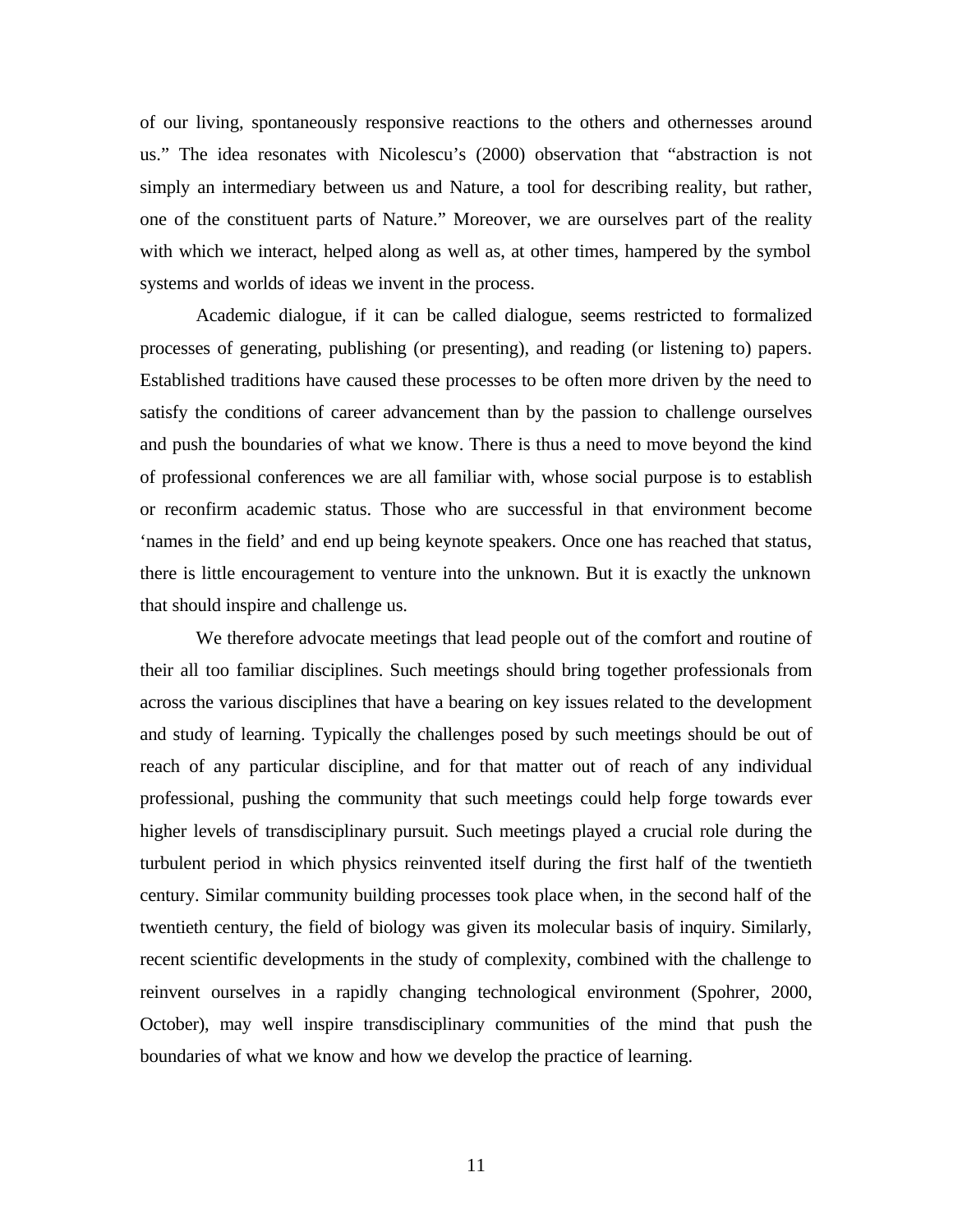#### *On the Training and Professional Development of Instructional Designers*

As this paper is presented at a conference attended by large numbers of instructional designers, we should like to offer some suggestions concerning the training and professional development that shape the instructional design field. Both authors are themselves products of these processes. They both value highly their own training and professional upbringing.

Few people would challenge the claim that instructional design has greatly contributed to the advancement of instructional practice. Yet, it may be possible that much more could have been achieved. By way of comparison, let us have a quick look at another design field, architectural design. Imagine what the human habitat would look like if architects had been trained the way instructional designers are being trained, familiarizing themselves with one or a small variety of design models, learning to apply them in a step-by-step fashion to small and isolated pieces of the habitat, never seeing, except after graduating, or perhaps somewhat earlier during an internship, the whole picture. Typically, the challenges faced by architecture students during their training are much more holistic than those of their counterparts in the schools of instructional design.

In line with the arguments presented in this paper, we conjecture that interesting improvements and a rise in creativity and intellectual satisfaction among instructional designers, as well as the learners who benefit from their work, will result from an approach towards the training of instructional designers based on the principles of problem-based learning. Such an approach is in line with Shotter's (2000, October) ideas in the sense that it would make designers participants of the world they are supposed to influence, rather than mere outside agents. It equally finds support in the notion of learning systems as activity systems developed by Jonassen (2000, October). We thus recommend experimentation with these approaches.

Another point we like to make has to do more in general with how in most disciplinary branches that are of importance to solving the critical questions about learning we are currently facing, much creative energy may get wasted. We refer here to the general tendency in the social sciences to value age, or rather perhaps time spent in the field. Recent social science graduates thus easily get overshadowed by their more senior colleagues. They may often only be seriously listened to when they have reached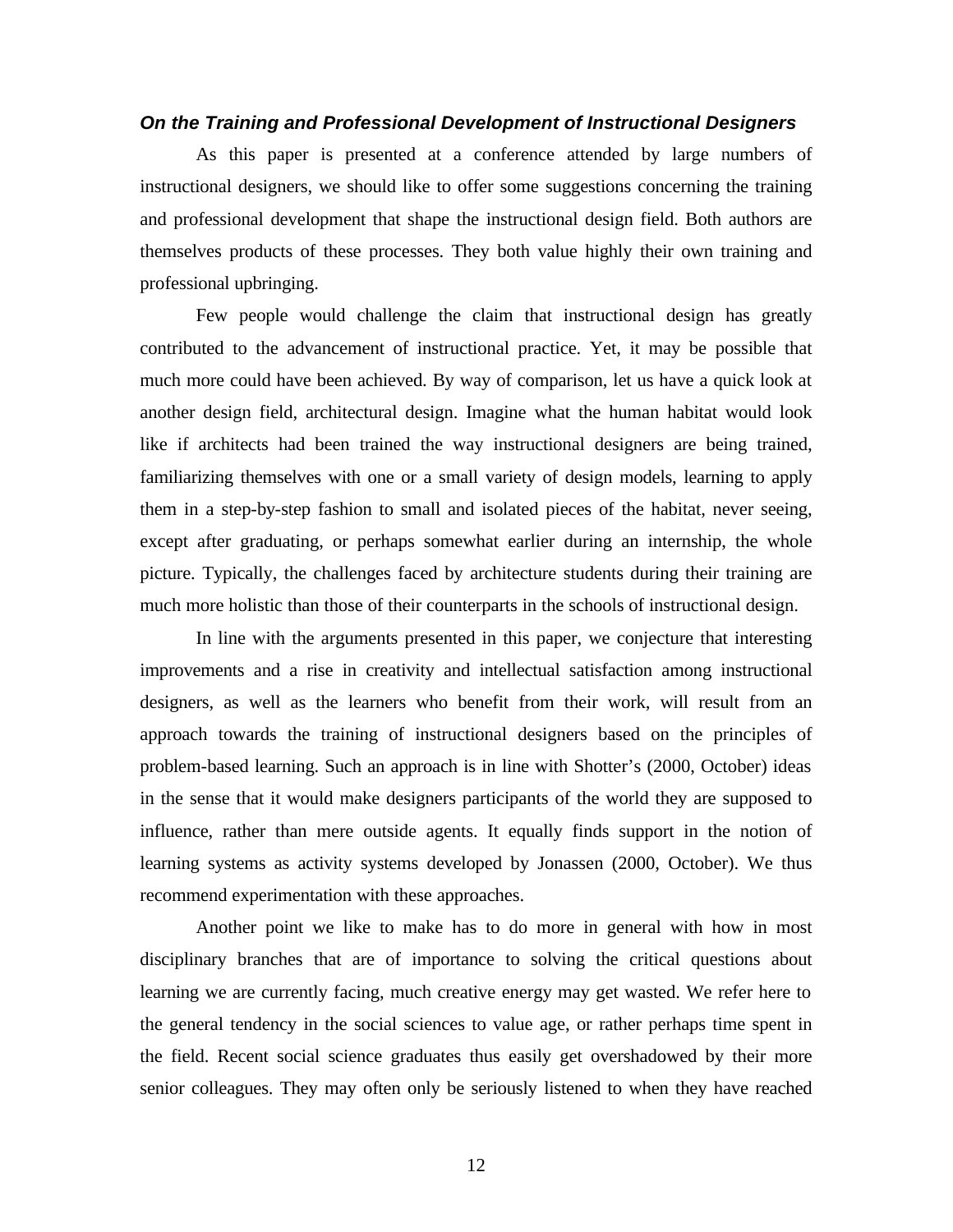the stage in their career when they start repeating their major messages rather than creatively develop new insights. A look at the age distribution among scientists employed at the European Centre for Nuclear Research (CERN) in Geneva quickly shows how in the so-called hard sciences a different approach is taken. Typically, in a laboratory like CERN one finds a peak in the distribution curve of scientists by age for people who are in their mid to late twenties. Assuming that creative energy is an important factor in the development of new meaning of learning, both theoretically and practically, we propose that the social science field pertaining to the study and development of learning take a serious look at the different ways in which human talent is used in the natural sciences.

## **Towards a Learning Society**

In writing this paper, we deliberately started out from a concrete instance of practice, the school. In the course of our argument, we proposed that the school be replaced by the <school>, a concept which, by definition, we left open.

A learning society is a society of ubiquitous learning, one in which at all levels of complex organization, there is a disposition to dialogue, inspired by shared consciousness of the need to interact constructively with change. We believe that it makes a great difference how young people become initiated in the world of learning and how they will, individually and collectively, contribute to the evolution of the learning society at later stages in their lives. We thus also believe that the <school> is a crucial piece of the backbone structure of the learning society. Building the <school> is a work that has merely started. The advance of its cause is, in our view, crucially intertwined with the proposals we developed above.

### **References**

Badescu, H. & Nicolescu, B. (Eds.) (1999). *Stéphane Lupasco: L'homme et l'oeuvre* [Stéphane Lupasco: The man and his work].Paris, France: Éditions du Rocher.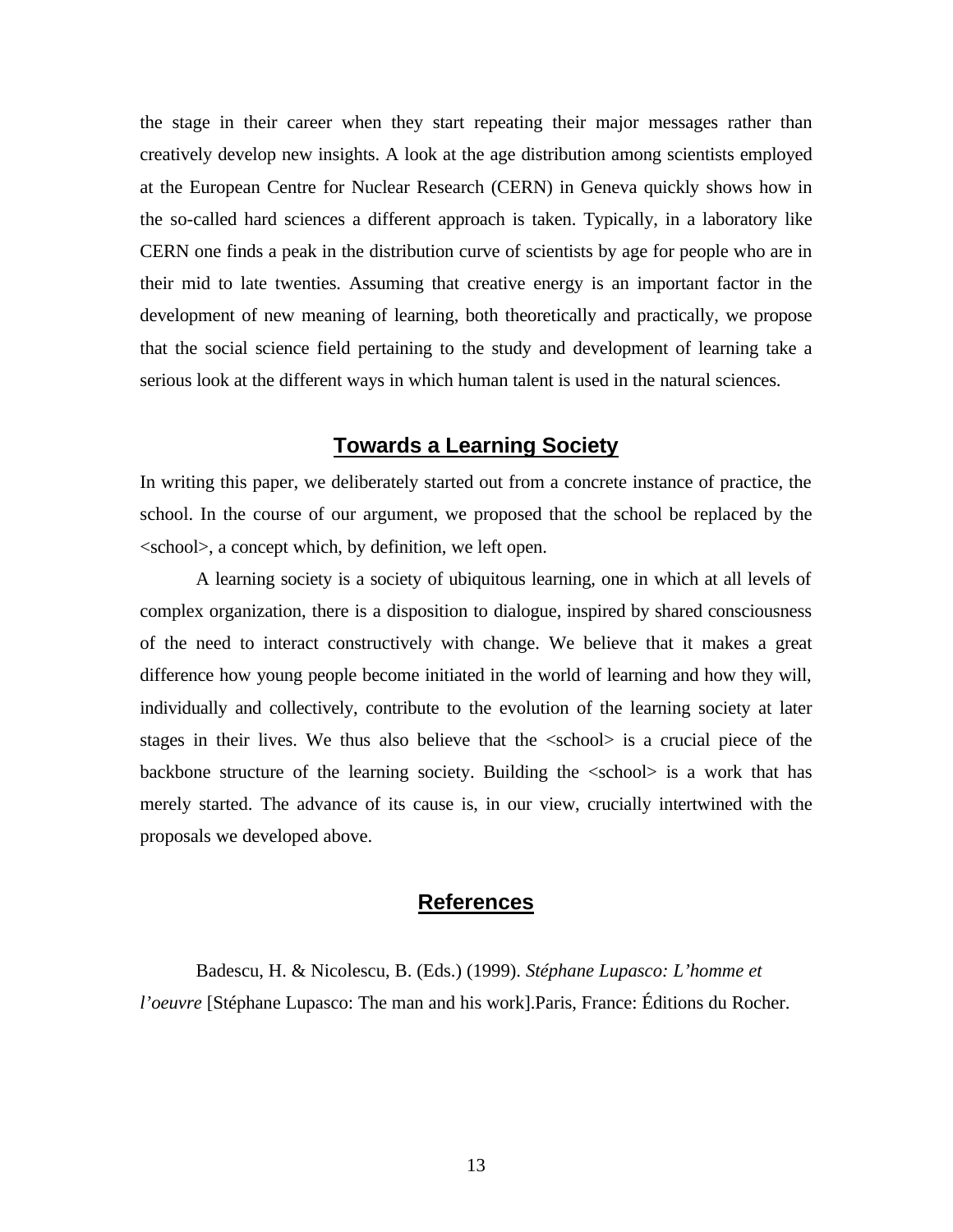Bohr (1987). Unity of knowledge. In *The Philosophical Writings of Niels Bohr: Volume II – Essays 1932-1957 on Atomic Physics and Human Knowledge*. Woodbridge, CT: Ox Bow Press.

Bransford, J. D., Brown, A. L. & Cocking, R. R., Eds., 1999. *How people learn: Brain, mind, experience and school*. Washington, DC: National Academy Press [Also Online]. Available http://www.nap.edu/books/0309070368/html/index.html.

Burnett, R. (2000, October). *Context, communication and learning*. Paper presented at the Presidential Session on *In Search of the Meaning of Learning* (J. Visser, chair) at the International Conference of the Association for Educational Communications and Technology, Denver, CO, October 25-28, 2000 [Online]. Available http://www.learndev.org.

Encyclopaedia Britannica. (1999). *Encyclopaedia Britannica CD 99: Knowledge for the information age* (Multimedia edition), [CD-ROM]. Encyclopaedia Britannica.

Gross, C.G. (2000). Neurogenesis in the adult brain: Death of a dogma. In *Nature Reviews – Neuroscience*, *1* (pp. 67-73).

Jonassen, D. (2000, October). Learning as activity. Paper presented at the Presidential Session on *In Search of the Meaning of Learning* (J. Visser, chair) at the International Conference of the Association for Educational Communications and Technology, Denver, CO, October 25-28, 2000 [Online]. Available http://www.learndev.org.

*Learning Development Institute* [Online]. Available http://www.learndev.org.

*Learning Stories Project* [Online]. Available http://www.learndev.org/LearningStories.html.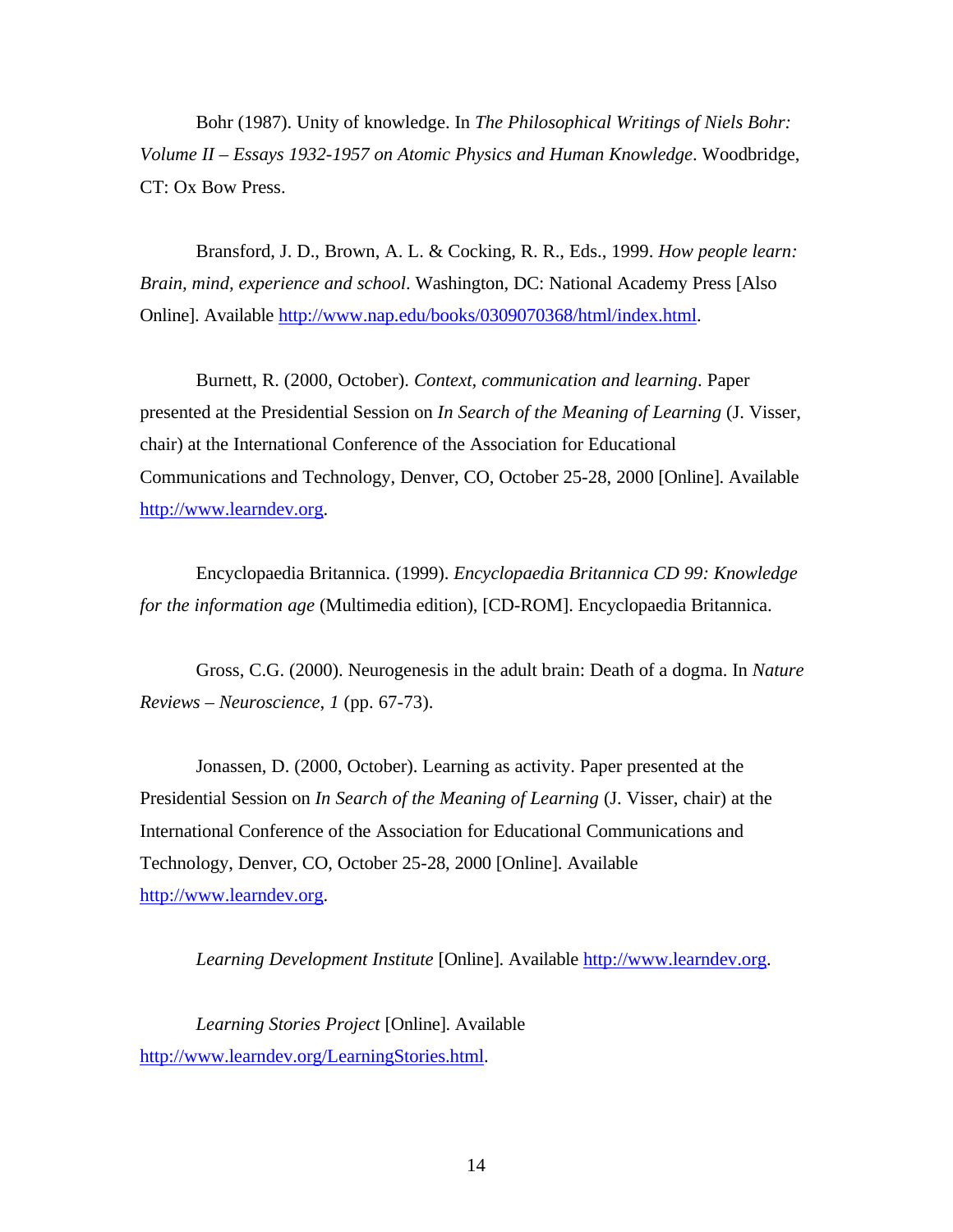*Learning Without Frontiers* [Online]. Available http://www.unesco.org/education/lwf/.

Marshall, S. P. (2000, October). The learning story of the Illinois Mathematics and Science Academy. Paper presented at the Presidential Session on *In Search of the Meaning of Learning* (J. Visser, chair) at the International Conference of the Association for Educational Communications and Technology, Denver, CO, October 25-28, 2000 [Online]. Available http://www.learndev.org.

*New Horizons for Learning* [Online]. Available http://www.newhorizons.org/.

Nicolescu, B. (1996). *La transdisciplinarité – Manifeste* [Transdisciplinarity – A manifesto]. Paris, France: Éditions du Rocher.

Nicolescu, B. (1999), *The transdisciplinary evolution of learning*, paper presented at the Annual Meeting of the American Educational Research Association, Montreal, Canada, April 19-23, 1999 [Online]. Available http://www.learndev.org.

Nicolescu, B. (2000). Transdisciplinarity and complexity: Levels of reality as source of indeterminacy. In *CIRET Bulletin, 15* [Online]. Available http://perso.clubinternet.fr/nicol/ciret/bulletin/b15/b15c4.htm.

Nussbaum, P. D. (2000, October). Learning: Towards health and the human condition. Paper presented at the Presidential Session on *In Search of the Meaning of Learning* (J. Visser, chair) at the International Conference of the Association for Educational Communications and Technology, Denver, CO, October 25-28, 2000 [Online]. Available http://www.learndev.org.

Shotter, J. (2000, October). Constructing 'resourceful or mutually enabling' communities: Putting a new (dialogical) practice into our practices. Paper presented at the Presidential Session on *In Search of the Meaning of Learning* (J. Visser, chair) at the